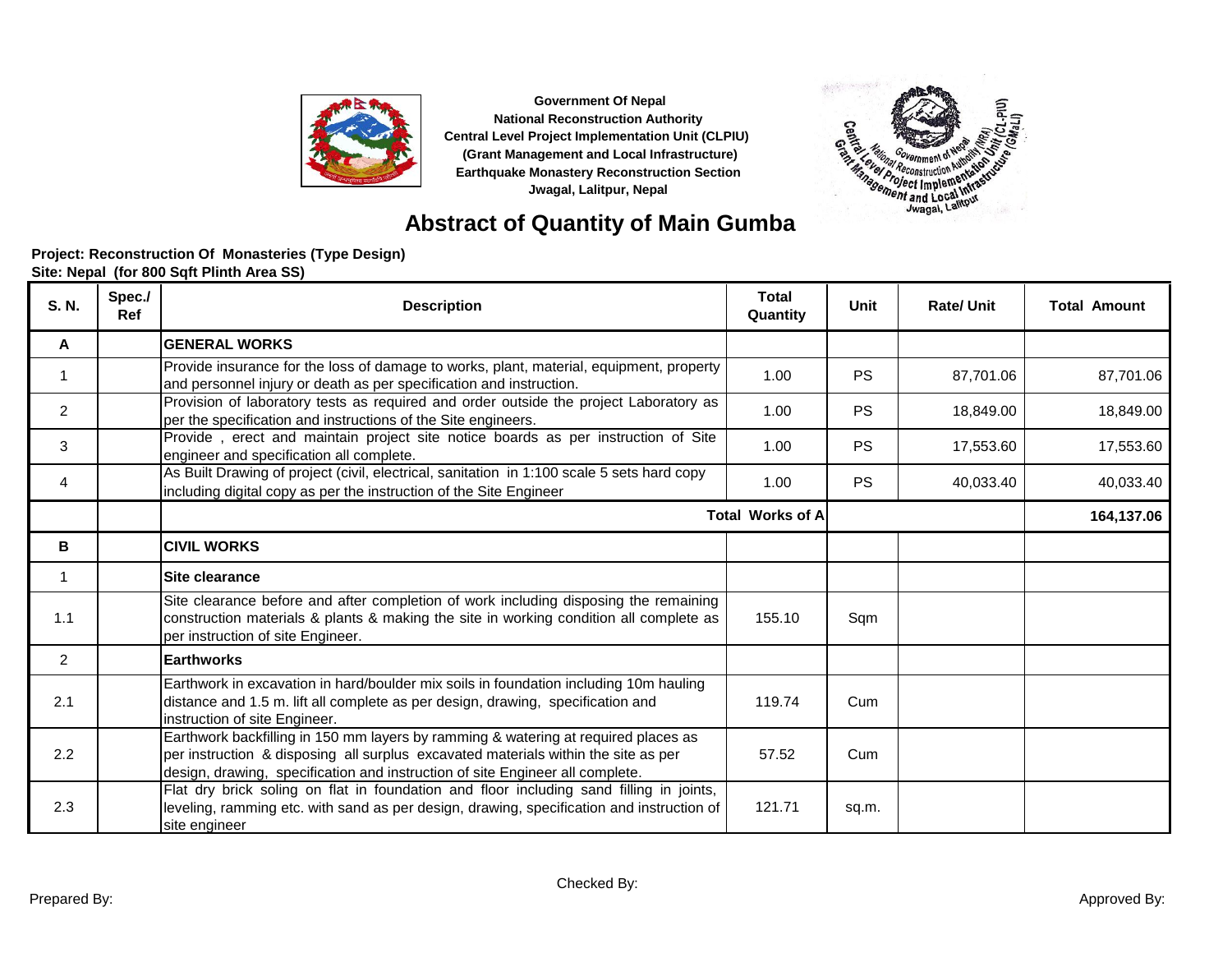



## **Abstract of Quantity of Main Gumba**

#### **Project: Reconstruction Of Monasteries (Type Design)**

| S. N.          | Spec./<br><b>Ref</b> | <b>Description</b>                                                                                                                                                                                                                                      | <b>Total</b><br>Quantity | Unit | <b>Rate/Unit</b> | <b>Total Amount</b> |
|----------------|----------------------|---------------------------------------------------------------------------------------------------------------------------------------------------------------------------------------------------------------------------------------------------------|--------------------------|------|------------------|---------------------|
| 2.4            |                      | Earth filling in 150 mm thick layer, watering, ramming including supply of filling<br>materials all complete.                                                                                                                                           | 19.15                    | Cum  |                  |                     |
| 3              |                      | <b>PCC Works</b>                                                                                                                                                                                                                                        |                          |      |                  |                     |
| 3.1            |                      | Plain cement Concrete (PCC) in 1:2:4 ratio for foundations, flooring and walls with<br>supplying of approved quality of cement and sand and crushed stone aggregate<br>including mixing, laying, curing etc. all complete in approval of site engineer. | 8.39                     | Cum  |                  |                     |
| 4              |                      | <b>PCC for RCC Works</b>                                                                                                                                                                                                                                |                          |      |                  |                     |
| 4.1            |                      | Plain cement Concrete (PCC) for RCC works (1:1.5:3) for slab/lintels with supplying of<br>approved quality of cement and sand and crushed stone aggregate including mixing,<br>laying, curing etc. all complete in approval of site engineer.           | 48.54                    | Cum  |                  |                     |
| 5              |                      | Reinforcement Works                                                                                                                                                                                                                                     |                          |      |                  |                     |
| 5.3            |                      | Supplying of Tor steel reinforcement bar of fe 415/500 grade including straightening,<br>cleaning, cutting, binding & fixing in position with annealed tying binding wire as per<br>drawing, design & instruction all complete.                         | 7283.95                  | Kg   |                  |                     |
| 6              |                      | <b>Form Works</b>                                                                                                                                                                                                                                       |                          |      |                  |                     |
| 6.1            |                      | Formwork, shuttering, centering with approved materials for Foundation works<br>necessary propping, scaffolding, staging, supporting inclusive of wedging and cutting<br>holes for utilization till the support if fully unyielding nett.               | 21.40                    | Sqm  |                  |                     |
| 6.2            |                      | Formwork, shuttering, centering with approved materials for column and beam<br>necessary propping, scaffolding, staging, supporting inclusive of wedging and cutting<br>holes for utilization till the support if fully unyielding nett.                | 396.86                   | Sqm  |                  |                     |
| $\overline{7}$ |                      | <b>Stone Masonry Works</b>                                                                                                                                                                                                                              |                          |      |                  |                     |
| 7.1            |                      | Providing and laying Rubble masonry in 1:6 C/S mortar in perfect line level finish<br>including, racking the joints and curing the work for at least 7 days all complete.                                                                               | 17.94                    | Cum  |                  |                     |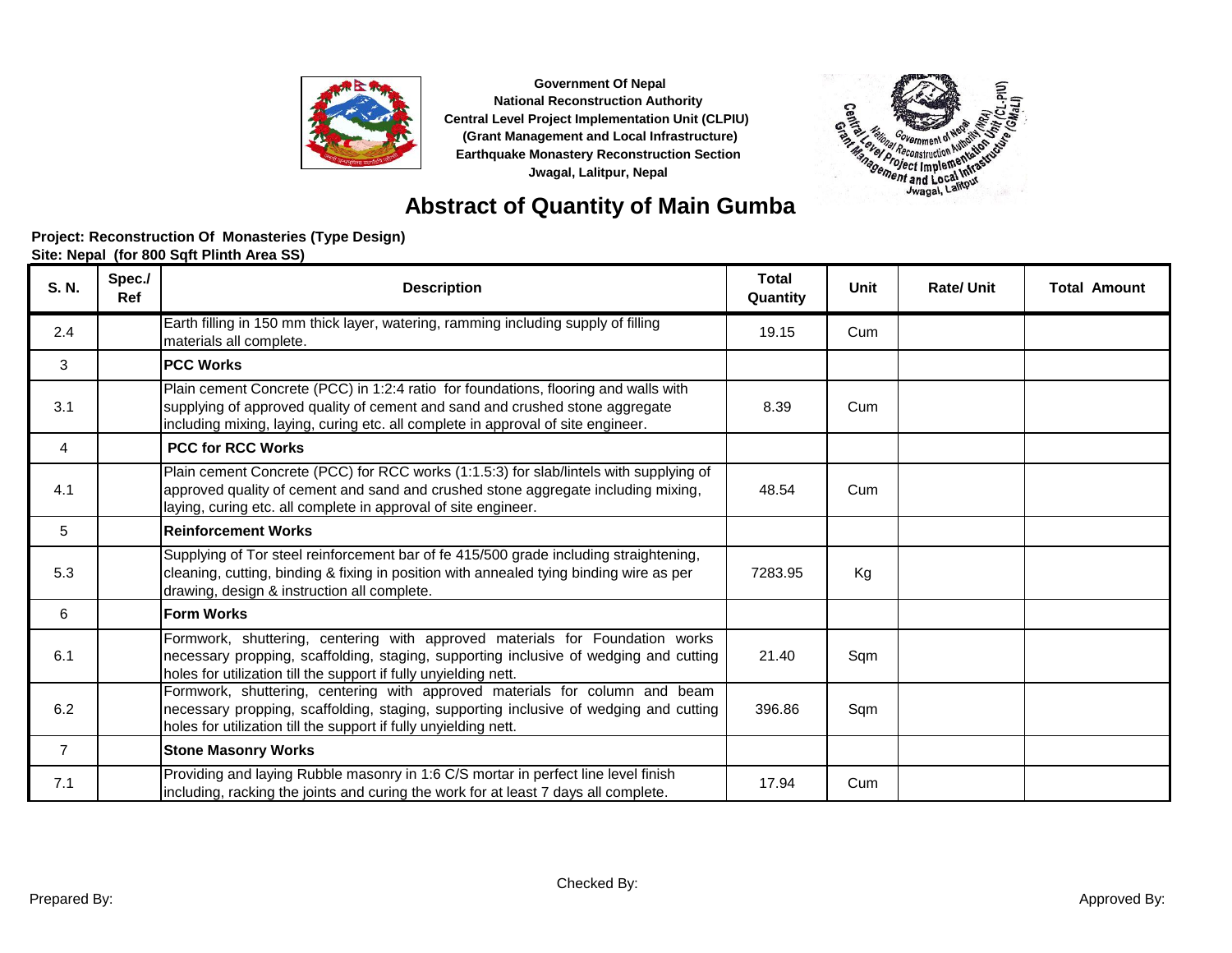



### **Abstract of Quantity of Main Gumba**

#### **Project: Reconstruction Of Monasteries (Type Design)**

| S. N. | Spec./<br>Ref | <b>Description</b>                                                                                                                                                                                                                                                                                                                                                                                                        | <b>Total</b><br>Quantity | Unit  | <b>Rate/Unit</b> | <b>Total Amount</b> |
|-------|---------------|---------------------------------------------------------------------------------------------------------------------------------------------------------------------------------------------------------------------------------------------------------------------------------------------------------------------------------------------------------------------------------------------------------------------------|--------------------------|-------|------------------|---------------------|
| 8     |               | <b>Brick Works</b>                                                                                                                                                                                                                                                                                                                                                                                                        |                          |       |                  |                     |
| 8.1   |               | Brickwork in cement sand mortar (1:4) in Superstructure (Ground Floor) with supplying<br>of approved quality first class chimney burnt bricks, in perfect line and level including<br>soaking bricks in water, provision for recesses, openings, toothings, packing the joints<br>and curing the work in all types and thickness of wall as per specification, drawing and<br>instruction of Site Engineer, all complete. | 22.46                    | Cum   |                  |                     |
| 8.2   |               | Brickwork in cement sand mortar (1:4) above Ground Floor level with supplying of<br>approved quality first class chimney burnt bricks, in perfect line and level including<br>soaking bricks in water, provision for recesses, openings, toothings, packing the joints<br>and curing the work in all types and thickness of wall as per specification, drawing and<br>instruction of Site Engineer, all complete.         | 19.20                    | Cum   |                  |                     |
| 9     |               | <b>Plaster Works</b>                                                                                                                                                                                                                                                                                                                                                                                                      |                          |       |                  |                     |
| 9.1   |               | 12.5mm thick cement sand plaster in (1:4) ratio on wall with good finish including<br>supplying of approved quality of cement & sand, racking the joint, Chipping the<br>concrete surface, wetting of surfaces & curing the work all complete including<br>necessary single or multiple stage scaffolding at all heights. as per the design,<br>drawing, specification and instruction of site engineer.                  | 495.85                   | Sq. m |                  |                     |
| 9.2   |               | 12.5mm thick cement sand plaster in (1:3) ratio on ceiling with good finish including<br>supplying of approved quality of cement & sand, chipping the concrete surface, wetting<br>the surfaces & curing the work all complete including necessary single or multiple stage<br>scaffolding at all heights. as per the design, drawing, specification and instruction of<br>site engineer.                                 | 69.80                    | Sq. m |                  |                     |
| 10    |               | <b>Flooring Works</b>                                                                                                                                                                                                                                                                                                                                                                                                     |                          |       |                  |                     |
| 10.1  |               | Flat brick soling on flat in foundation and floor including sand filling in joints, leveling,<br>ramming etc. with sand as per design, drawing, specification and instruction of site<br>engineer                                                                                                                                                                                                                         | 69.37                    | sq.m. |                  |                     |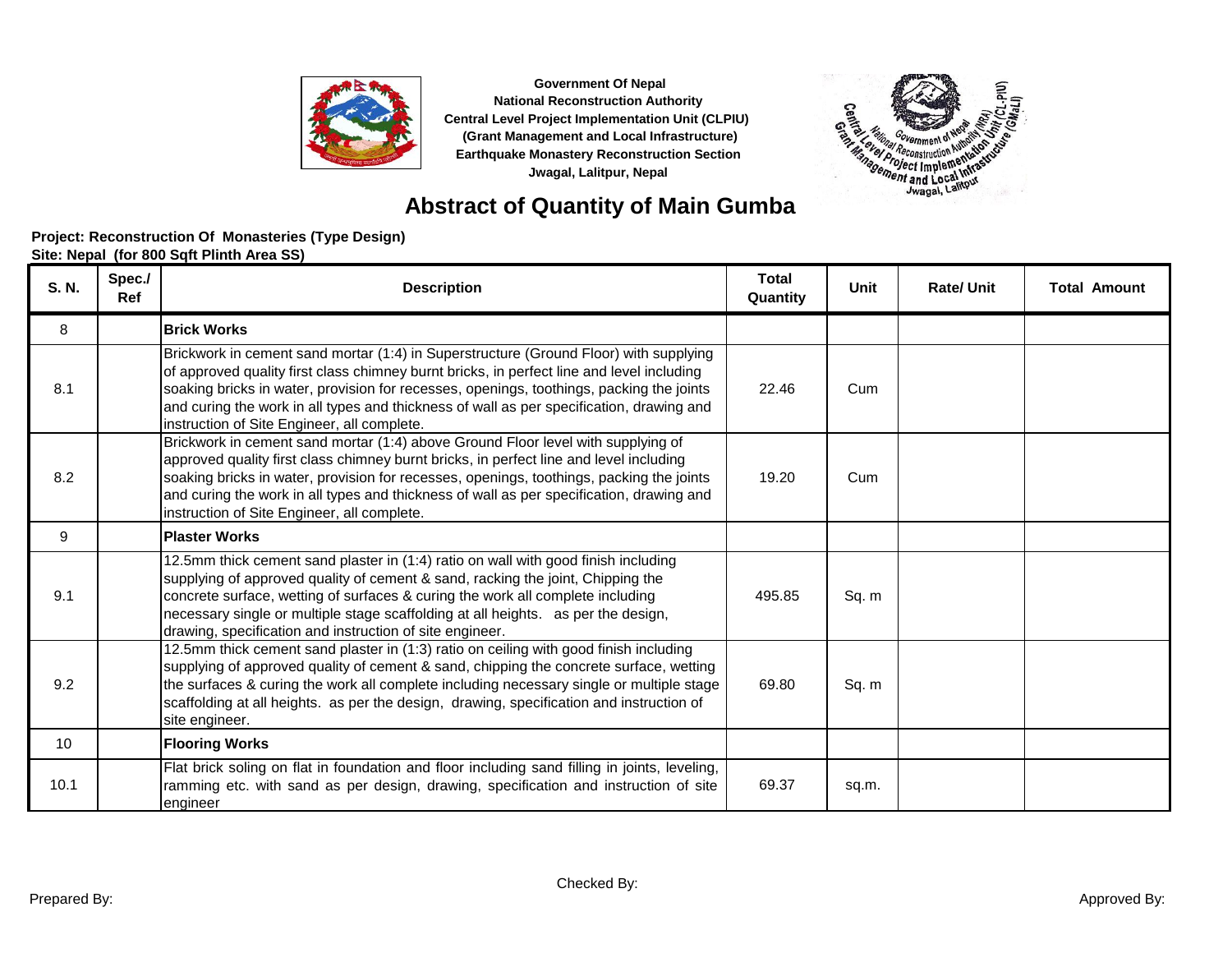



## **Abstract of Quantity of Main Gumba**

#### **Project: Reconstruction Of Monasteries (Type Design)**

| <b>S. N.</b> | Spec./<br>Ref | <b>Description</b>                                                                                                                                                                                                                                                                                                                                                                                                                                                      | <b>Total</b><br>Quantity | <b>Unit</b> | <b>Rate/Unit</b> | <b>Total Amount</b> |
|--------------|---------------|-------------------------------------------------------------------------------------------------------------------------------------------------------------------------------------------------------------------------------------------------------------------------------------------------------------------------------------------------------------------------------------------------------------------------------------------------------------------------|--------------------------|-------------|------------------|---------------------|
|              |               | 75mm thick P.C.C. (1:2:4) for flooring with supplying of approved quality of cement &                                                                                                                                                                                                                                                                                                                                                                                   |                          |             |                  |                     |
| 10.2         |               | sand and crushed stone aggregate including mixing, laying and compacting and curing                                                                                                                                                                                                                                                                                                                                                                                     | 79.63                    | Sqm         |                  |                     |
|              |               | etc. all complete as per design, drawing, specification and instruction of site Engineer                                                                                                                                                                                                                                                                                                                                                                                |                          |             |                  |                     |
| 10.3         |               | Supplying and laying of one layer of 500 gauge Polythene sheet on prepared surface                                                                                                                                                                                                                                                                                                                                                                                      | 64.42                    | Sqm         |                  |                     |
| 10.4         |               | 50 mm thick (1:2:4) concrete screeding work with water proof compound including<br>mixing laying and rubbing with steel trowel to a hard, smooth and shining surface and<br>curing all complete.                                                                                                                                                                                                                                                                        | 132.75                   | Sqm         |                  |                     |
|              |               | <b>Floor Finishing Works</b>                                                                                                                                                                                                                                                                                                                                                                                                                                            |                          |             |                  |                     |
| 10.5         |               | Providing and Laying 3 mm thick cement sand punning on floor, skriting, dado etc.,<br>including mixing laying and rubbing with steel trowel to a hard, smooth and shining<br>surface and curing all complete as per specification, drawing and instruction of Site<br>Engineer.                                                                                                                                                                                         | 195.07                   | sq.m.       |                  |                     |
| 10.6         |               | Providing and laying 8 mm thick glazed/nonglazed ceramic tiles (Spartek, Kajaria, or<br>approved equivalent) of approved shade, size and pattern on Skirting, perapet wall top<br>and floor in perfect line and level on 12.5 mm thick base cement sand mortar (1:4) and<br>jointed with cement slurry mixed with pigment to match the shade of the tile including<br>adhesive chemical all complete as per specification, drawing and instruction of Site<br>Engineer. | 55.51                    | Sq.m        |                  |                     |
| 11           |               | Door / Windows                                                                                                                                                                                                                                                                                                                                                                                                                                                          |                          |             |                  |                     |
| 11.1         |               | Suppling and fixing Salwood chaukhat frame works for doors & windows as approved<br>by site engineer, the timber shall be matured, seasoned free from wraps. Knots holes<br>and other defects all complete.                                                                                                                                                                                                                                                             | 1.21                     | Cum         |                  |                     |
| 11.2         |               | Making and fitting, fixing sal wood Panelled door shutter with 38 mm thick sal wood<br>frame including all necessary hardware fitting all complete.                                                                                                                                                                                                                                                                                                                     | 6.21                     | Sqm         |                  |                     |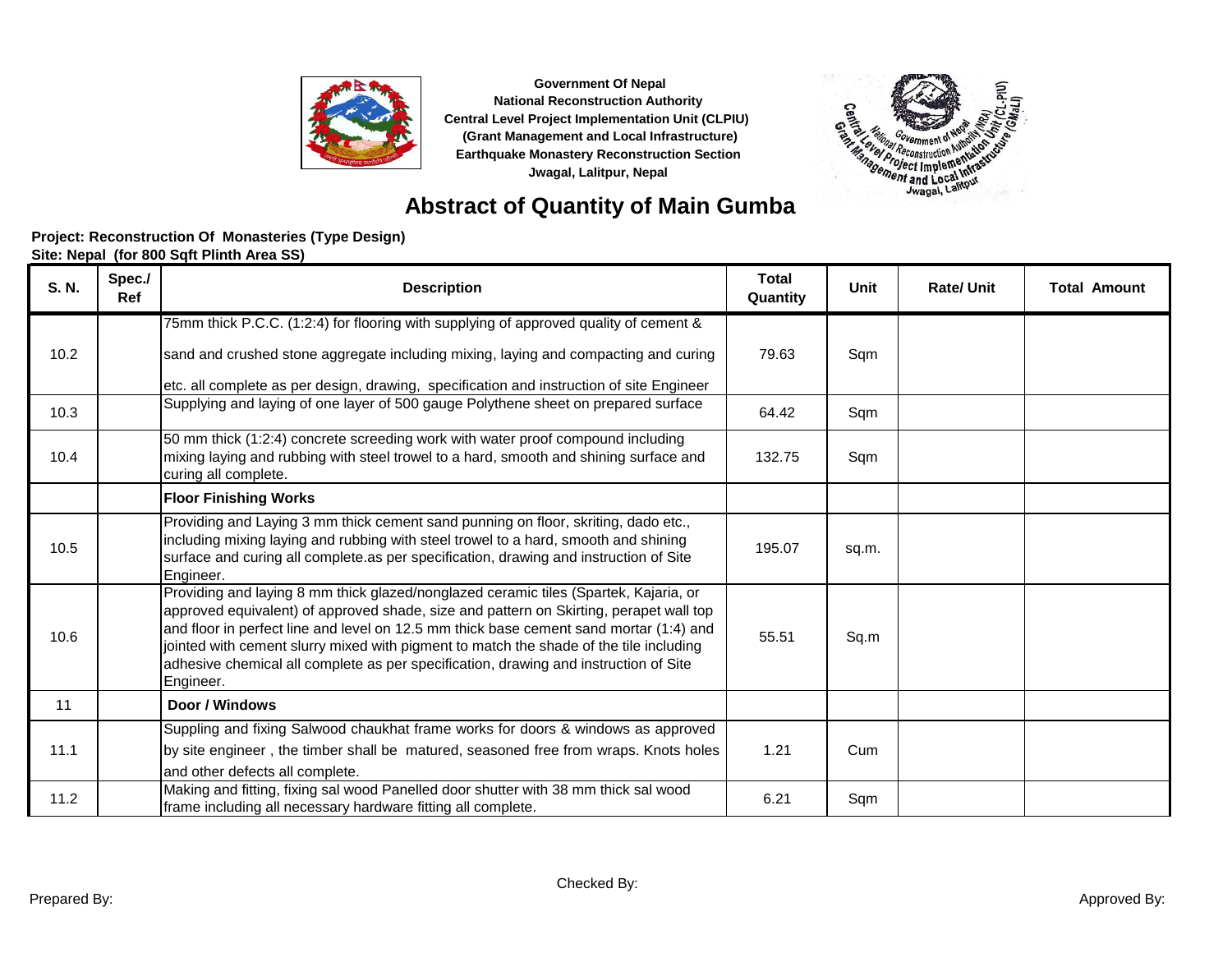



## **Abstract of Quantity of Main Gumba**

#### **Project: Reconstruction Of Monasteries (Type Design)**

| S. N. | Spec./<br>Ref | <b>Description</b>                                                                                                                                                                                                                                                                                                                                                                                                    | <b>Total</b><br>Quantity | Unit  | <b>Rate/Unit</b> | <b>Total Amount</b> |
|-------|---------------|-----------------------------------------------------------------------------------------------------------------------------------------------------------------------------------------------------------------------------------------------------------------------------------------------------------------------------------------------------------------------------------------------------------------------|--------------------------|-------|------------------|---------------------|
| 11.3  |               | Supply and fixing of Aluminium sliding windows of section (88 x38 x1.1) all<br>complete as per specification, drawing and instruction of Site Engineer.                                                                                                                                                                                                                                                               | 22.95                    | sq.m. |                  |                     |
| 12    |               | <b>Painting Works</b>                                                                                                                                                                                                                                                                                                                                                                                                 |                          |       |                  |                     |
| 12.1  |               | Providing and Coloring with two coat distemper paint with one coat primer to give<br>uniform coloring after rendering the surface all complete. As per instruction of site<br>Engineer                                                                                                                                                                                                                                | 237.92                   | Sqm   |                  |                     |
| 12.2  |               | Providing and applying two coats of weather proof exterior emulsion paint of approved<br>brand and color on the external facade with one coat of primer including preparation of<br>surface through cleaning as per specification and making good all small holes of nails,<br>open joints and minor defects of every kind after application of primer coat as per<br>specification and instruction of Site Engineer. | 327.73                   | Sq.m. |                  |                     |
| 12.3  |               | 2 coats of ready made enamel paint of approved colour over 1 coats of primer Painting<br>over properly sanded wooden surface all complete for door                                                                                                                                                                                                                                                                    | 18.46                    | Sqm   |                  |                     |
| 13    |               | <b>Railing Works</b>                                                                                                                                                                                                                                                                                                                                                                                                  |                          |       |                  |                     |
| 13.1  |               | Making and fitting fixing of stainless steel pipe railing with 38mm.dia.stainless steel<br>pipe handrail 2 row 25mm.dia.stainless steel pipe in between handrail and floor and<br>38mm.dia.stainless steel pipe for vertical post @ 2m. c/c including welding, cutt all<br>complete.as per specification, drawing and instruction of Site Engineer.                                                                   | 14.41                    | Sq.m. |                  |                     |
| 14    |               | <b>Roofing Works</b>                                                                                                                                                                                                                                                                                                                                                                                                  |                          |       |                  |                     |
| 14.1  |               | Fabrication and fixing of I.S. or B.S. Standard iron section with one coat primer<br>painting all complete                                                                                                                                                                                                                                                                                                            | 331.69                   | kg    |                  |                     |
| 14.2  |               | Supplying of 0.50mm color CGI sheet roofing including fixing in proper shape & size<br>with all necessary rails, screws, bolts & nuts washers, J & L hocks etc. as per drawing<br>& instruction all complete.                                                                                                                                                                                                         | 26.91                    | Sq.m  |                  |                     |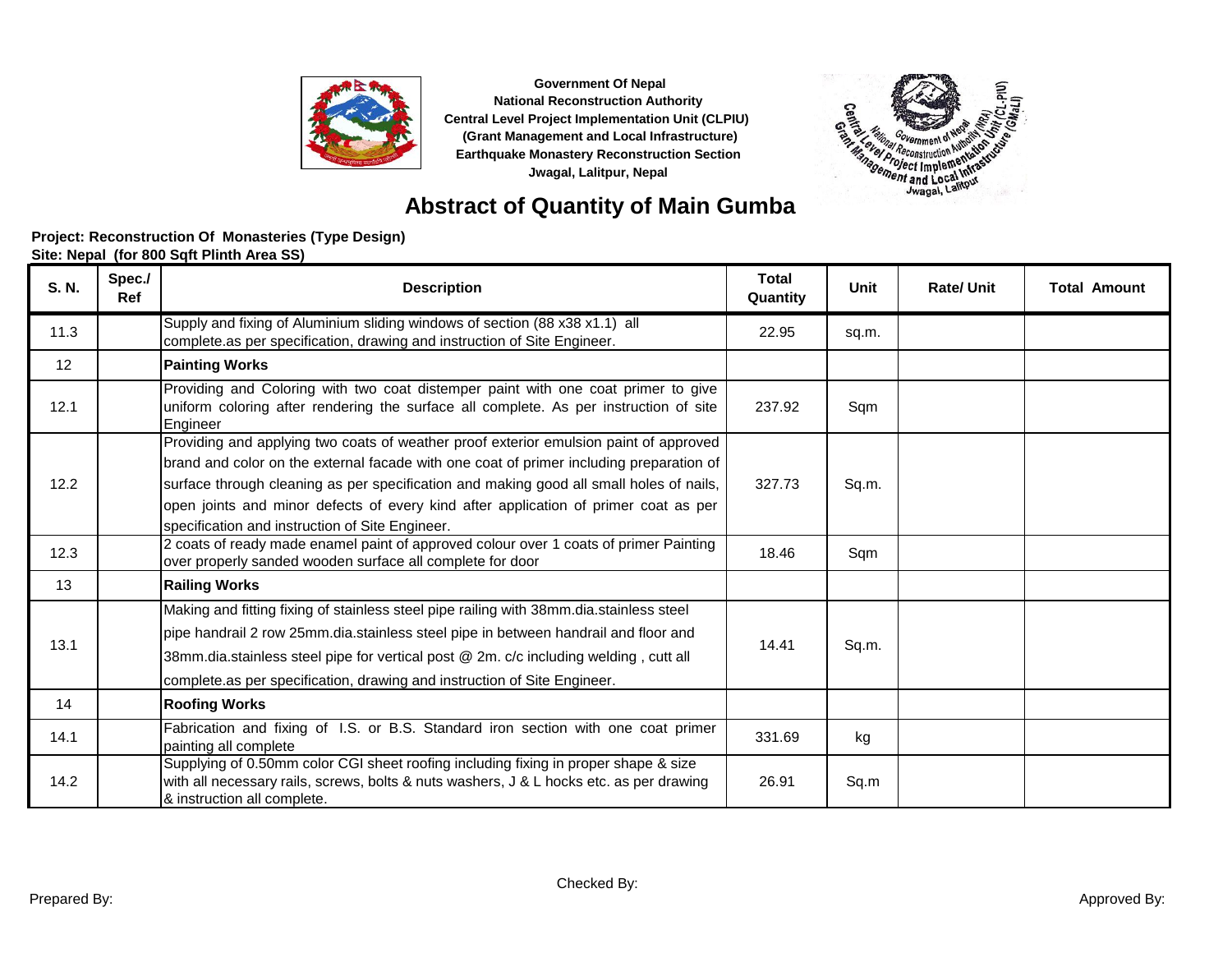



## **Abstract of Quantity of Main Gumba**

#### **Project: Reconstruction Of Monasteries (Type Design)**

| S. N. | Spec./<br>Ref | <b>Description</b>                                                                                                                                                                                                                                                                                                                                                                                                                                                                         | <b>Total</b><br>Quantity | Unit  | <b>Rate/Unit</b> | <b>Total Amount</b> |
|-------|---------------|--------------------------------------------------------------------------------------------------------------------------------------------------------------------------------------------------------------------------------------------------------------------------------------------------------------------------------------------------------------------------------------------------------------------------------------------------------------------------------------------|--------------------------|-------|------------------|---------------------|
| 14.3  |               | Supplying of 0.50mm Color GI plain sheet for gutter on roofing including fixing in proper<br>shape & size with all necessary rails, screws, bolts & nuts washers, J & L hocks etc. as<br>per drawing & instruction all complete.                                                                                                                                                                                                                                                           | 19.80                    | R.m   |                  |                     |
| 14.4  |               | Supplying of 0.50mm color GI plain sheet for ridge cover on roofing including fixing in<br>proper shape & size with all necessary rails, screws, bolts & nuts washers, J & L hocks<br>etc. as per drawing & instruction all complete.                                                                                                                                                                                                                                                      | 6.08                     | Sq.m. |                  |                     |
|       |               |                                                                                                                                                                                                                                                                                                                                                                                                                                                                                            | <b>Total Works of B</b>  |       |                  |                     |
| C     |               | <b>ELECTRICAL WORKS</b>                                                                                                                                                                                                                                                                                                                                                                                                                                                                    |                          |       |                  |                     |
|       |               | <b>IDISTRIBUTION BOARDS</b>                                                                                                                                                                                                                                                                                                                                                                                                                                                                |                          |       |                  |                     |
| 1.1   |               | DISTRIBUTION BOARDS (Breaker make Schneider , L& T or Equivalent)  <br>Supply, installation, testing and commissioning of factory<br>fabricated and factory assembled, sheet steel clad powder coated, wall/recess<br>mounting dust and vermin proof double door vertical type Distribution Boards<br>fabricated from 16 guage sheet.<br>20 Ways SPN DB for Ground Floor<br>Incoming<br>1 No 32 A P MCB 10 kA<br>1 No. 25 A DP MCB<br>Outgoings<br>14 No 6/16 A SP MCB<br>Invertor Back Up | 1.00                     | Set   |                  |                     |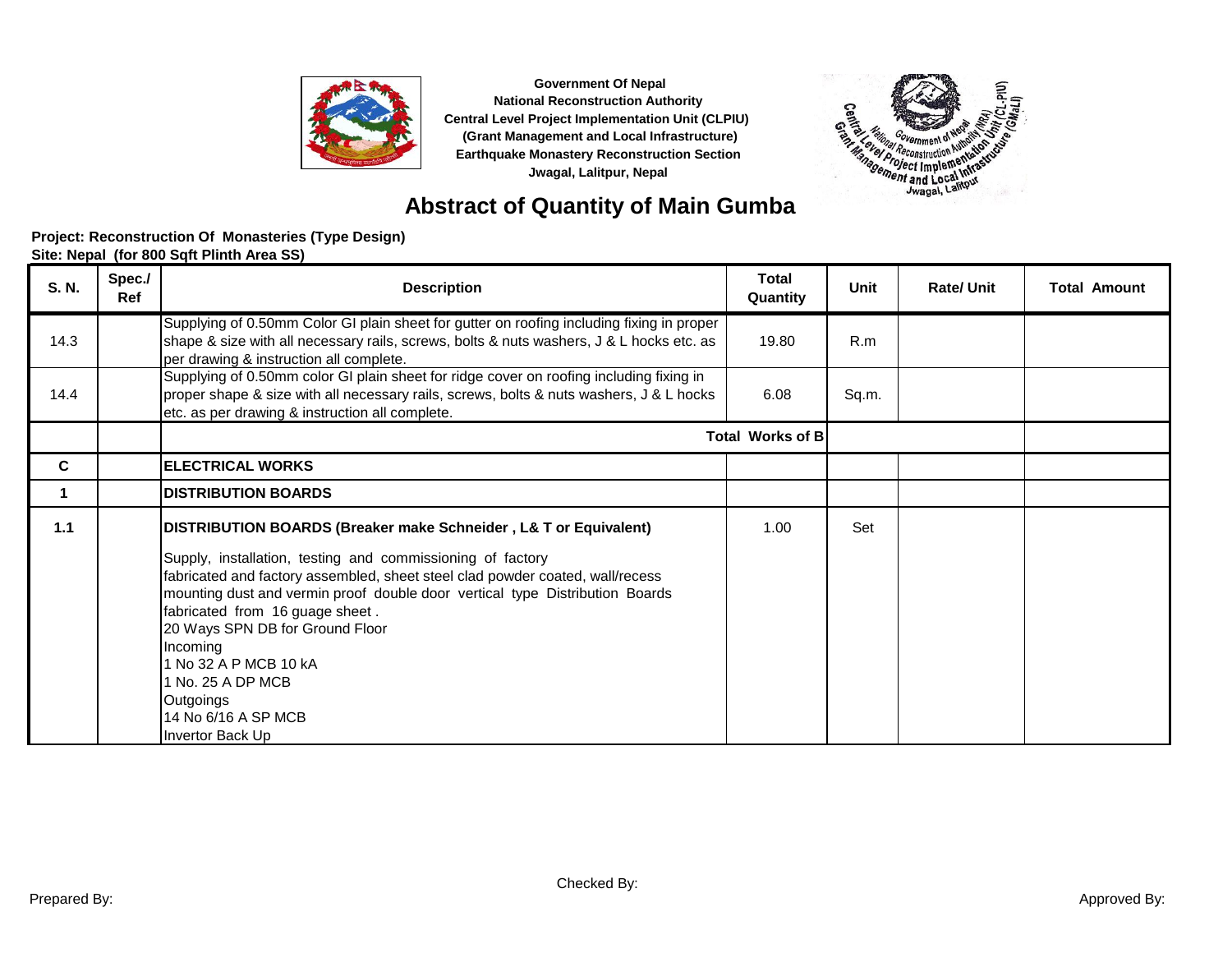



### **Abstract of Quantity of Main Gumba**

#### **Project: Reconstruction Of Monasteries (Type Design)**

| S. N.        | Spec./<br>Ref | <b>Description</b>                                                                                                                                                                                                                                                                                                                                                                                                                                                                                                                                                                                                                                                                                                                                                                                                                         | <b>Total</b><br>Quantity | Unit   | <b>Rate/Unit</b> | <b>Total Amount</b> |
|--------------|---------------|--------------------------------------------------------------------------------------------------------------------------------------------------------------------------------------------------------------------------------------------------------------------------------------------------------------------------------------------------------------------------------------------------------------------------------------------------------------------------------------------------------------------------------------------------------------------------------------------------------------------------------------------------------------------------------------------------------------------------------------------------------------------------------------------------------------------------------------------|--------------------------|--------|------------------|---------------------|
| $\mathbf{2}$ |               | <b>Power Cables, End Termination, Raceways</b>                                                                                                                                                                                                                                                                                                                                                                                                                                                                                                                                                                                                                                                                                                                                                                                             |                          |        |                  |                     |
|              |               | Power Cables(Pioneer, Mahalaxmi, Trishakti make)                                                                                                                                                                                                                                                                                                                                                                                                                                                                                                                                                                                                                                                                                                                                                                                           |                          |        |                  |                     |
|              |               | Supply unloading, storing, handling, laying, testing &<br>commissioning of the 1100 Volts PVC/XLPE insulated PVC sheathed/ XLPE cable in<br>indoor trenches/ Indoor & outdoor cables tray/ cable rack/ clamps iron supports<br>including suitable size of PVC conduits with required accessories as per specifications,<br>inclusive of all clamps/ saddles/ screws/ cables identification tages (made of GSS<br>sheets) etc. as required, but exclusive of supply & fixing of cable trays.                                                                                                                                                                                                                                                                                                                                                | 0.00                     | rm     |                  |                     |
| 2.1          |               | 3 core6 sq.mm PVC insulated copper unarmoured Cable for DB main.                                                                                                                                                                                                                                                                                                                                                                                                                                                                                                                                                                                                                                                                                                                                                                           |                          |        |                  |                     |
|              |               |                                                                                                                                                                                                                                                                                                                                                                                                                                                                                                                                                                                                                                                                                                                                                                                                                                            |                          |        |                  |                     |
| 3            |               | Point Wiring( Switch socket make: Schneider or equivalent, Wire make: Pioneer,<br>Mahalaxmi, Trishakti make)                                                                                                                                                                                                                                                                                                                                                                                                                                                                                                                                                                                                                                                                                                                               | 10.00                    | points |                  |                     |
| 3.1          |               | 6/16 A twin Power point wiring<br>Supplying, wiring, testing and commissioning and putting into<br>operation for 6/16 A and 13 A power point using 2 x 4 sq mm<br>+ 1 x 2.5 Sq mm stranded copper conductor, 1100 volts grade, PVC insulated wires<br>drawn through HDP conduit, cable sleeve/support but including specified dia pipes<br>concealed in wall and floor/false ceiling including all fixing and connecting materials.<br>The rate for point wiring shall include the circuit wiring from deginated Distribution<br>Board (DB) up to the first power point then the looping between sockets. The cost<br>shall be including modular formation twin switch sockets and their flushing GI box,<br>cutting and filling chases for recessed pipes as deemed as per drawing and lay out<br>plan all complete.(Average Length=12 m) |                          |        |                  |                     |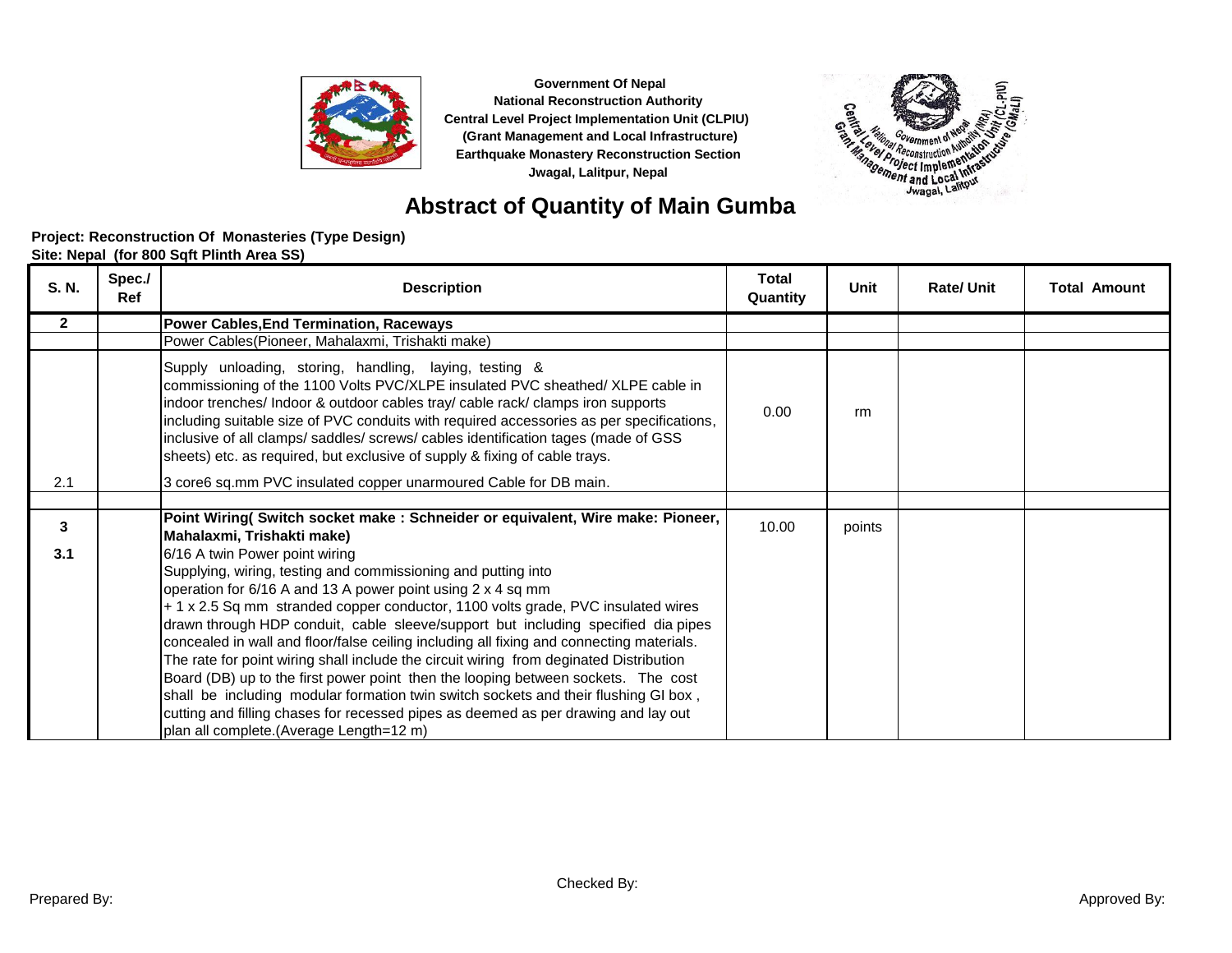



### **Abstract of Quantity of Main Gumba**

#### **Project: Reconstruction Of Monasteries (Type Design)**

| S. N. | Spec./<br><b>Ref</b> | <b>Description</b>                                                                                                                                                                                                                                                                                                                                                                                                                                                                                                                                                                                                                                                                                                                                                                                                 | <b>Total</b><br>Quantity | Unit       | <b>Rate/Unit</b> | <b>Total Amount</b> |
|-------|----------------------|--------------------------------------------------------------------------------------------------------------------------------------------------------------------------------------------------------------------------------------------------------------------------------------------------------------------------------------------------------------------------------------------------------------------------------------------------------------------------------------------------------------------------------------------------------------------------------------------------------------------------------------------------------------------------------------------------------------------------------------------------------------------------------------------------------------------|--------------------------|------------|------------------|---------------------|
| 3.2   |                      | <b>Light point Wiring</b>                                                                                                                                                                                                                                                                                                                                                                                                                                                                                                                                                                                                                                                                                                                                                                                          | 13.00                    | points     |                  |                     |
|       |                      | Supplying, wiring, testing and commissioning and putting into<br>operation for one way and two way light point wiring using $2 \times 2.5$ sq mm + 1 x1.5 Sq<br>mm stranded copper conductor, 1100 volts grade, PVC insulated wires drawn through<br>HDP conduit, cable sleeve/support but including specified dia pipes concealed in wall<br>and floor including all fixing and connecting materials. The rate for point wiring shall<br>include the circuit wiring from deginated Distribution Board (DB) up to the first power<br>point then the looping between sockets. The cost shall be including modular<br>formation switch, and their flushing GI box and GI fish wire, cutting and filling chases<br>for recessed pipes as deemed as per drawing and lay out plan all complete. (Average<br>Length 8 m) |                          |            |                  |                     |
| 3.3   |                      | 1 Ton Single Split AC/Water heater Point Wiring<br>Supplying, wiring, testing and commissioning and putting into<br>operation of 1/Ton single AC /WH Point wiring as a desiginated circut from specified<br>AC DB with $2 \times 4 + 1 \times 2.5$ sqmm multi stranded PVC insulated copper cable in cluding<br>20 mm dia HDP conduit. The cost shall be including modular formation industrial<br>socket sockets/top and their flushing GI box but including GI fish wire, cutting and<br>filling chases for recessed pipes as deemed as per drawing and lay out plan all<br>complete.                                                                                                                                                                                                                            | 4.00                     | points     |                  |                     |
| 4     |                      | <b>Light Fixtures/Luminaires &amp; Accessories</b><br>Supply, storing, assembling, installation, testing and<br>commissioning of wall/ceiling, surface/recessed, suspended types LED lighting fixtures<br>including LED Driver all fixing and connecting materials all complete. (Make - Wipro,<br>Philips)                                                                                                                                                                                                                                                                                                                                                                                                                                                                                                        |                          |            |                  |                     |
| 4.1   |                      | <b>CIRCULAR</b><br>W<br><b>LED</b><br>Dome Light having<br>9<br>CRI>80, Efficiency>85%, Temperature Range 3000-4000K and die-cast aluminium<br>housing with white powder coated finish.                                                                                                                                                                                                                                                                                                                                                                                                                                                                                                                                                                                                                            | 8.00                     | <b>Nos</b> |                  |                     |
| 4.2   |                      | 15 watt LED wall decorative Light complete set                                                                                                                                                                                                                                                                                                                                                                                                                                                                                                                                                                                                                                                                                                                                                                     | 13.00                    | <b>Nos</b> |                  |                     |
| 4.3   |                      | Supply and Install 42" Ceiling Fan                                                                                                                                                                                                                                                                                                                                                                                                                                                                                                                                                                                                                                                                                                                                                                                 | 4.00                     |            |                  |                     |
|       |                      |                                                                                                                                                                                                                                                                                                                                                                                                                                                                                                                                                                                                                                                                                                                                                                                                                    |                          |            |                  |                     |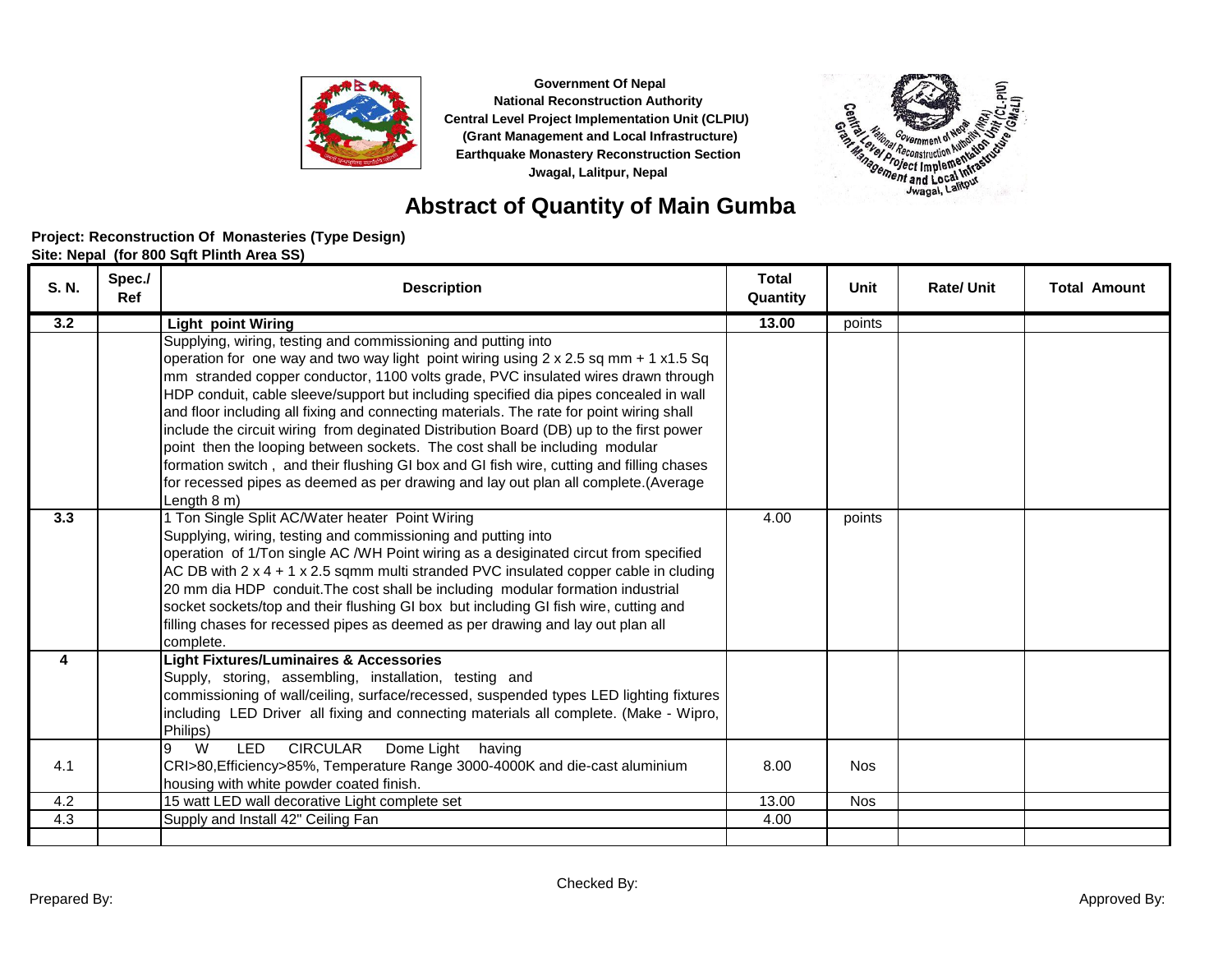



### **Abstract of Quantity of Main Gumba**

#### **Project: Reconstruction Of Monasteries (Type Design)**

| S. N. | Spec./<br><b>Ref</b> | <b>Description</b>                                                                                                                                                                                                                                                                                                                                                                                                                                                     | <b>Total</b><br>Quantity | Unit           | <b>Rate/Unit</b> | <b>Total Amount</b> |
|-------|----------------------|------------------------------------------------------------------------------------------------------------------------------------------------------------------------------------------------------------------------------------------------------------------------------------------------------------------------------------------------------------------------------------------------------------------------------------------------------------------------|--------------------------|----------------|------------------|---------------------|
| 5     |                      | <b>Earthing system</b>                                                                                                                                                                                                                                                                                                                                                                                                                                                 |                          |                |                  |                     |
|       |                      | <b>EARTHING SYSTEMS</b><br>Supply, installation, testing and commissioning of following<br>types of Maintenance Free compound earthing stations by means of 2 meter long, 50<br>mm dia intergrated with 100x32x6 mm terminals filled with earth enhancing<br>coumpound in required quantity all complete with 300 x300 x450 mm masonry<br>enclosure with pre cast cover. All earthing arrangements must comply with<br>IS-3043. The resistivity should be below 3 ohm. |                          |                |                  |                     |
| 5.1   |                      | Copper electrode.                                                                                                                                                                                                                                                                                                                                                                                                                                                      | 1.00                     | No.            |                  |                     |
|       |                      |                                                                                                                                                                                                                                                                                                                                                                                                                                                                        | <b>Total Works of Cl</b> |                |                  |                     |
| D     |                      | <b>SANITARY WORKS</b>                                                                                                                                                                                                                                                                                                                                                                                                                                                  |                          |                |                  |                     |
|       |                      | Supply and Install 110 mm UPVC Rainwater down pipe including Screen, Inlet and all<br>required fittings & accessories all complete as per engineer instruction                                                                                                                                                                                                                                                                                                         | 30.00                    | R <sub>m</sub> |                  |                     |
| 2     |                      | Supply and Install 150 mm HDP Pipe 4kf. including required all accessories all<br>complete as per engineer instruction                                                                                                                                                                                                                                                                                                                                                 | 40.00                    | <b>Rm</b>      |                  |                     |
|       |                      |                                                                                                                                                                                                                                                                                                                                                                                                                                                                        |                          |                |                  |                     |
|       |                      |                                                                                                                                                                                                                                                                                                                                                                                                                                                                        | Total Works of D         |                |                  |                     |